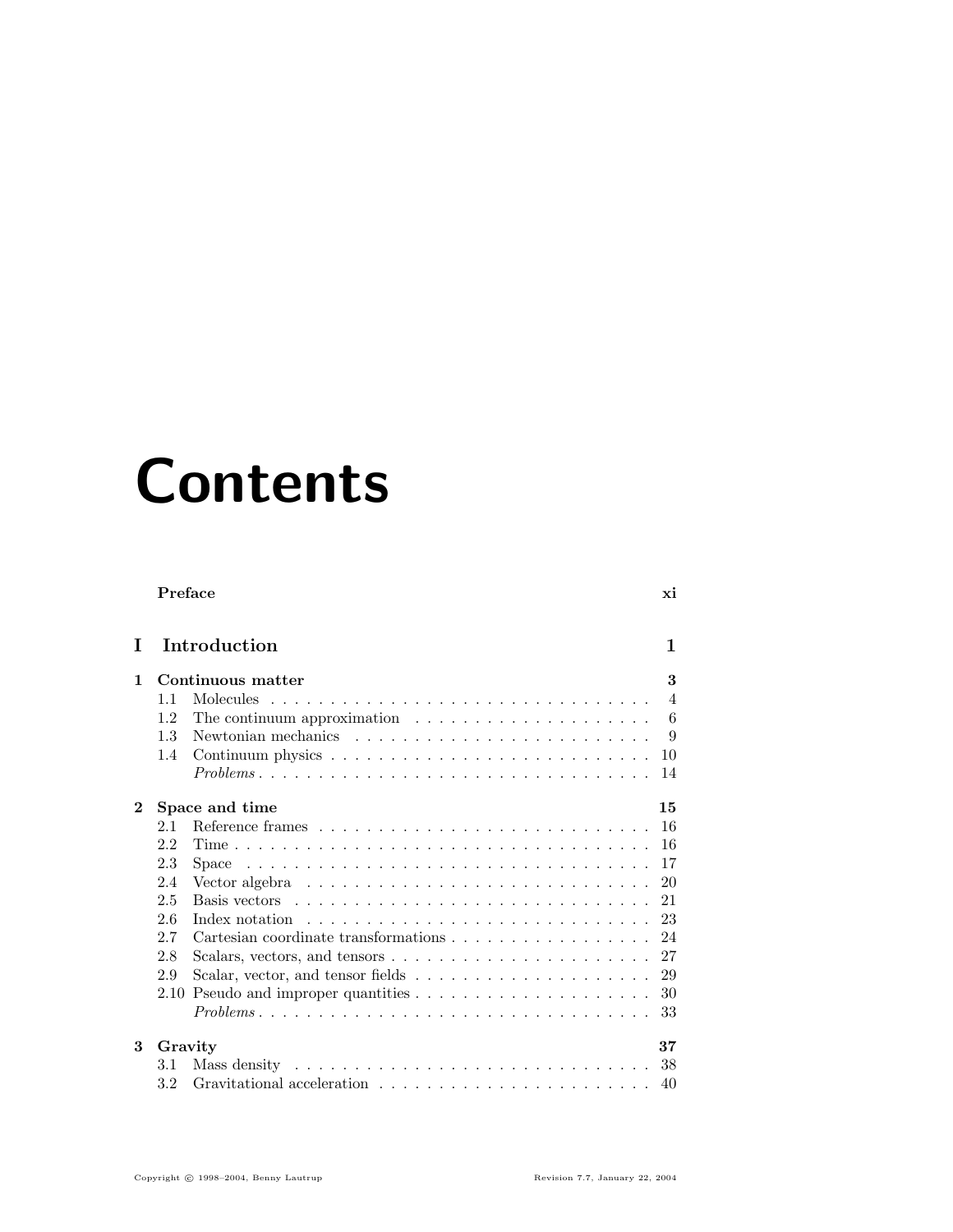|              | 3.3<br>3.4<br>3.5 | 43<br>46<br>49<br>$Problems \ldots \ldots \ldots \ldots \ldots \ldots \ldots \ldots \ldots \ldots \ldots \ldots$<br>52 |  |
|--------------|-------------------|------------------------------------------------------------------------------------------------------------------------|--|
| $\mathbf{I}$ |                   | <b>Hydrostatics</b><br>55                                                                                              |  |
| 4            |                   | Fluids at rest<br>57                                                                                                   |  |
|              | 4.1               | 58                                                                                                                     |  |
|              | 4.2               | Formal definition of pressure<br>61                                                                                    |  |
|              | 4.3               | 63                                                                                                                     |  |
|              | 4.4               | Equation of state $\dots \dots \dots \dots \dots \dots \dots \dots \dots \dots \dots$<br>67                            |  |
|              | 4.5               | 68                                                                                                                     |  |
|              | 4.6               | The homentropic atmosphere $\dots \dots \dots \dots \dots \dots \dots \dots$<br>71                                     |  |
|              |                   | 75<br>$Problems \ldots \ldots \ldots \ldots \ldots \ldots \ldots \ldots \ldots \ldots \ldots \ldots$                   |  |
| 5            |                   | 77<br><b>Buoyancy</b>                                                                                                  |  |
|              | 5.1               | 78                                                                                                                     |  |
|              | 5.2               | The gentle art of ballooning $\ldots \ldots \ldots \ldots \ldots \ldots \ldots$<br>80                                  |  |
|              | 5.3               | 81                                                                                                                     |  |
|              | 5.4               | 84<br>Ship stability $\dots \dots \dots \dots \dots \dots \dots \dots \dots \dots \dots \dots$                         |  |
|              |                   | $Problems \dots \dots \dots \dots \dots \dots \dots \dots \dots \dots \dots \dots \dots \dots$<br>90                   |  |
| 6            |                   | Planets and stars<br>93                                                                                                |  |
|              | 6.1               | Gravitational flux<br>94                                                                                               |  |
|              | 6.2               | Spherical bodies<br>97<br><u>. Kanadana ana kanadana ana kanadana ana kan</u>                                          |  |
|              | 6.3               | 99<br>The homentropic star $\dots \dots \dots \dots \dots \dots \dots \dots \dots$                                     |  |
|              | 6.4               |                                                                                                                        |  |
|              |                   | $Problems \ldots \ldots \ldots \ldots \ldots \ldots \ldots \ldots \ldots \ldots \ldots \ldots \ldots 107$              |  |
| 7            |                   | <b>Hydrostatic shapes</b><br>109                                                                                       |  |
|              | 7.1               | Fluid interfaces in hydrostatic equilibrium 110                                                                        |  |
|              | 7.2               | Shape of rotating fluids $\ldots \ldots \ldots \ldots \ldots \ldots \ldots \ldots 111$                                 |  |
|              | 7.3               | The Earth, the Moon and the tides $\dots \dots \dots \dots \dots \dots \dots \dots \dots 113$                          |  |
|              | 7.4               | Shape of a rotating fluid planet $\ldots \ldots \ldots \ldots \ldots \ldots \ldots 118$                                |  |
|              |                   | $Problems \ldots \ldots \ldots \ldots \ldots \ldots \ldots \ldots \ldots \ldots \ldots \ldots \ldots 123$              |  |
| 8            |                   | Surface tension<br>125                                                                                                 |  |
|              | 8.1               |                                                                                                                        |  |
|              | 8.2               |                                                                                                                        |  |
|              | 8.3               |                                                                                                                        |  |
|              | 8.4               |                                                                                                                        |  |
|              |                   | $Problems \ldots \ldots \ldots \ldots \ldots \ldots \ldots \ldots \ldots \ldots \ldots \ldots \ldots 138$              |  |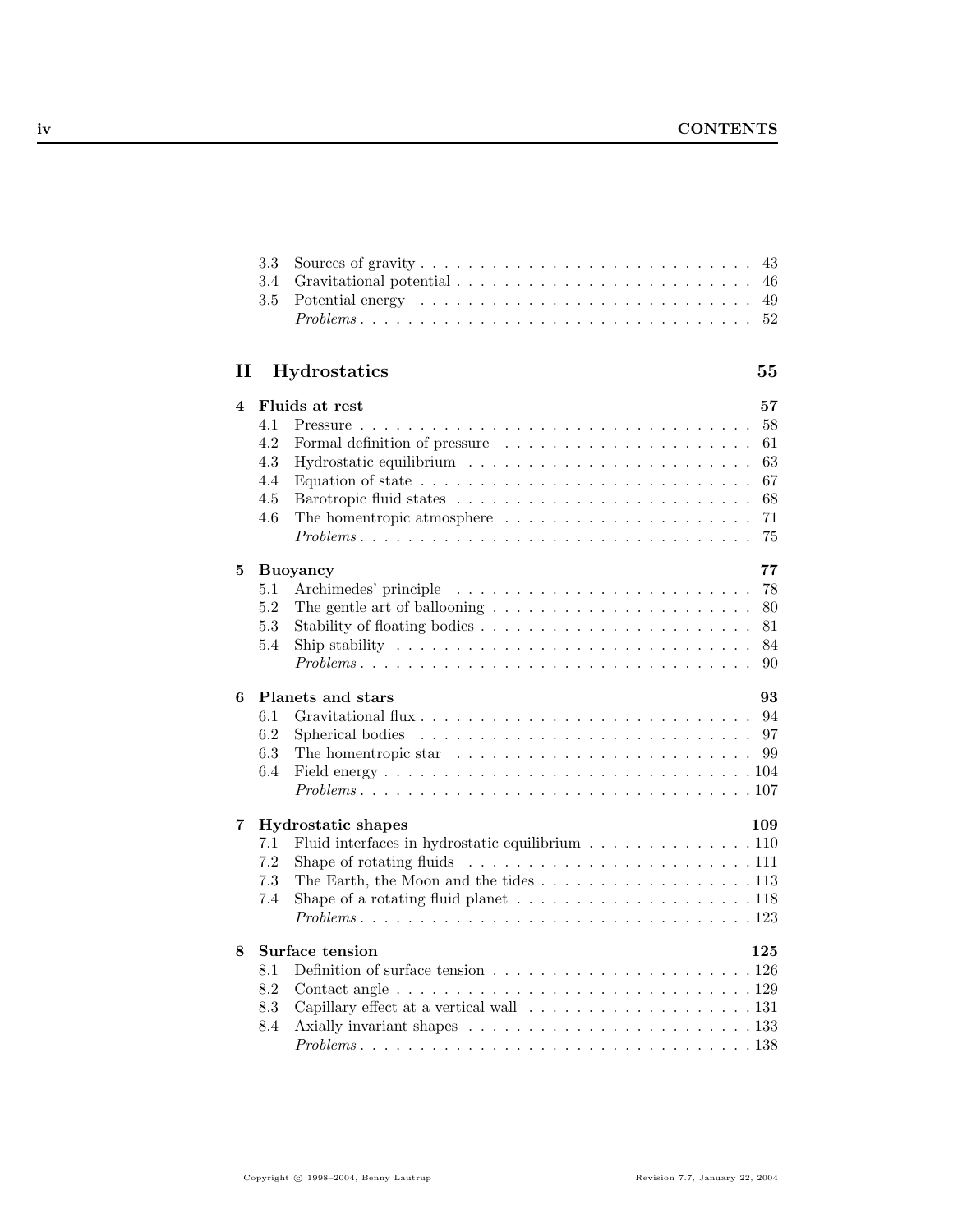| III Deformable solids                                                                                                                                                                                                                                                                                                                                              | 139        |
|--------------------------------------------------------------------------------------------------------------------------------------------------------------------------------------------------------------------------------------------------------------------------------------------------------------------------------------------------------------------|------------|
| <b>Stress</b><br>9<br>9.1<br>9.2<br>The concept of stress $\dots \dots \dots \dots \dots \dots \dots \dots \dots \dots \dots 143$<br>9.3<br>Nine components of stress $\dots \dots \dots \dots \dots \dots \dots \dots \dots \dots 145$<br>9.4<br>9.5<br>$Problems \ldots \ldots \ldots \ldots \ldots \ldots \ldots \ldots \ldots \ldots \ldots \ldots \ldots 152$ | 141        |
| 10 Strain<br>10.3 Geometrical meaning of the strain tensor 162<br>$Problems \ldots \ldots \ldots \ldots \ldots \ldots \ldots \ldots \ldots \ldots \ldots \ldots \ldots 168$                                                                                                                                                                                        | 155        |
| 11 Linear elasticity<br>$Problems \ldots \ldots \ldots \ldots \ldots \ldots \ldots \ldots \ldots \ldots \ldots \ldots \ldots 185$<br>12 Solids at rest<br>12.5 Tube under pressure $\ldots \ldots \ldots \ldots \ldots \ldots \ldots \ldots \ldots 198$<br>$Problems \ldots \ldots \ldots \ldots \ldots \ldots \ldots \ldots \ldots \ldots \ldots \ldots 208$      | 171<br>187 |
| 13 Elastic vibrations<br>14 Numeric elastostatics                                                                                                                                                                                                                                                                                                                  | 211<br>223 |
| 14.3 Gravitational settling in two dimensions 228<br>$Problems \ldots \ldots \ldots \ldots \ldots \ldots \ldots \ldots \ldots \ldots \ldots \ldots \ldots 233$                                                                                                                                                                                                     |            |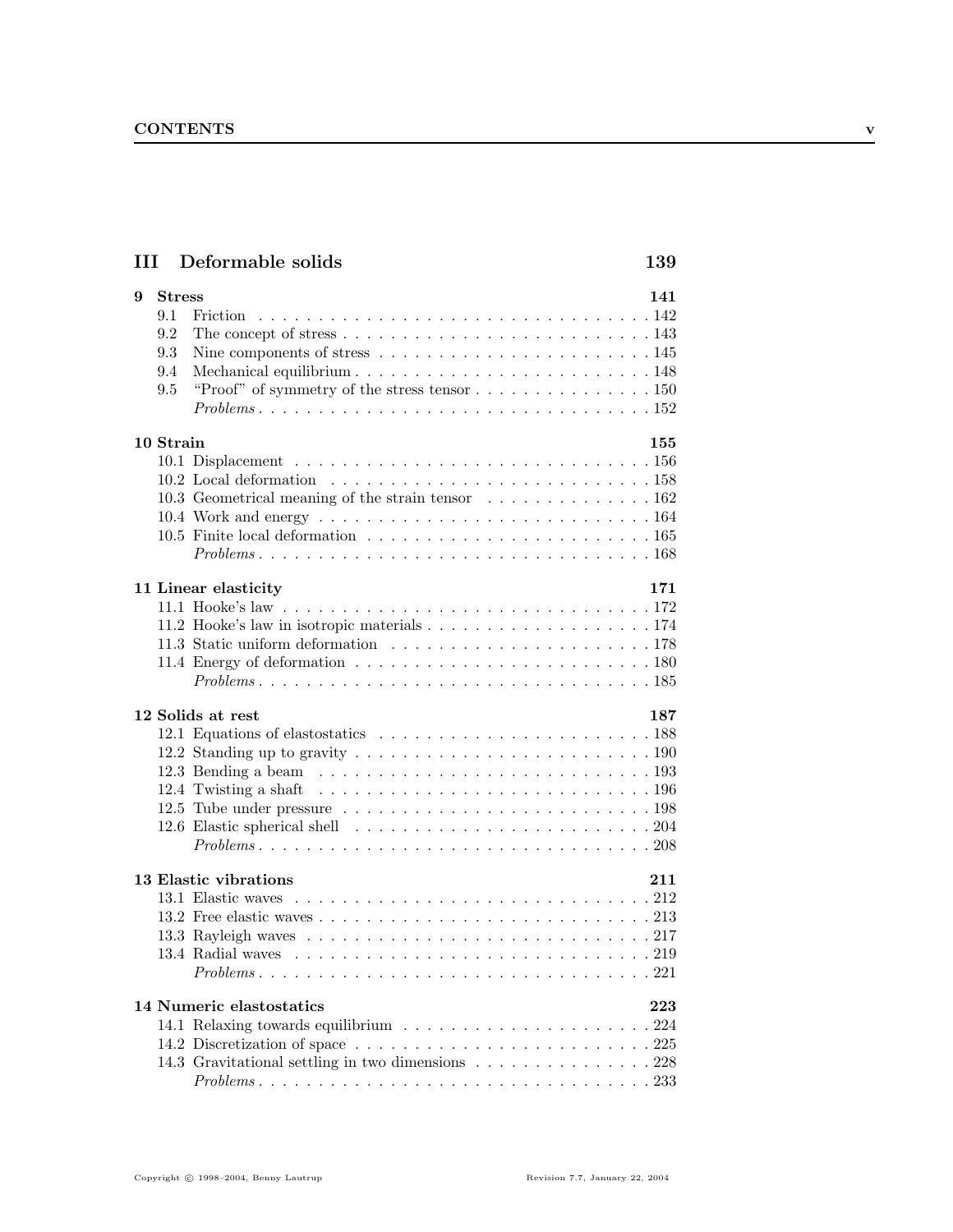| $\mathbf{IV}$<br>Basic fluid dynamics                                                                     | 235 |
|-----------------------------------------------------------------------------------------------------------|-----|
| 15 Fluids in motion                                                                                       | 237 |
|                                                                                                           |     |
|                                                                                                           |     |
|                                                                                                           |     |
|                                                                                                           |     |
|                                                                                                           |     |
|                                                                                                           |     |
| $Problems \ldots \ldots \ldots \ldots \ldots \ldots \ldots \ldots \ldots \ldots \ldots \ldots \ldots 257$ |     |
| 16 Nearly ideal flow                                                                                      | 259 |
|                                                                                                           |     |
|                                                                                                           |     |
|                                                                                                           |     |
|                                                                                                           |     |
|                                                                                                           |     |
|                                                                                                           |     |
|                                                                                                           |     |
|                                                                                                           |     |
| 17 Global laws of balance                                                                                 | 291 |
|                                                                                                           |     |
| 17.2 Overview of the global laws $\ldots \ldots \ldots \ldots \ldots \ldots \ldots 293$                   |     |
|                                                                                                           |     |
|                                                                                                           |     |
|                                                                                                           |     |
|                                                                                                           |     |
|                                                                                                           |     |
|                                                                                                           |     |
|                                                                                                           |     |
|                                                                                                           |     |
|                                                                                                           |     |
|                                                                                                           |     |
| 18 Viscosity                                                                                              | 327 |
|                                                                                                           |     |
|                                                                                                           |     |
|                                                                                                           |     |
|                                                                                                           |     |
|                                                                                                           |     |
|                                                                                                           |     |
|                                                                                                           |     |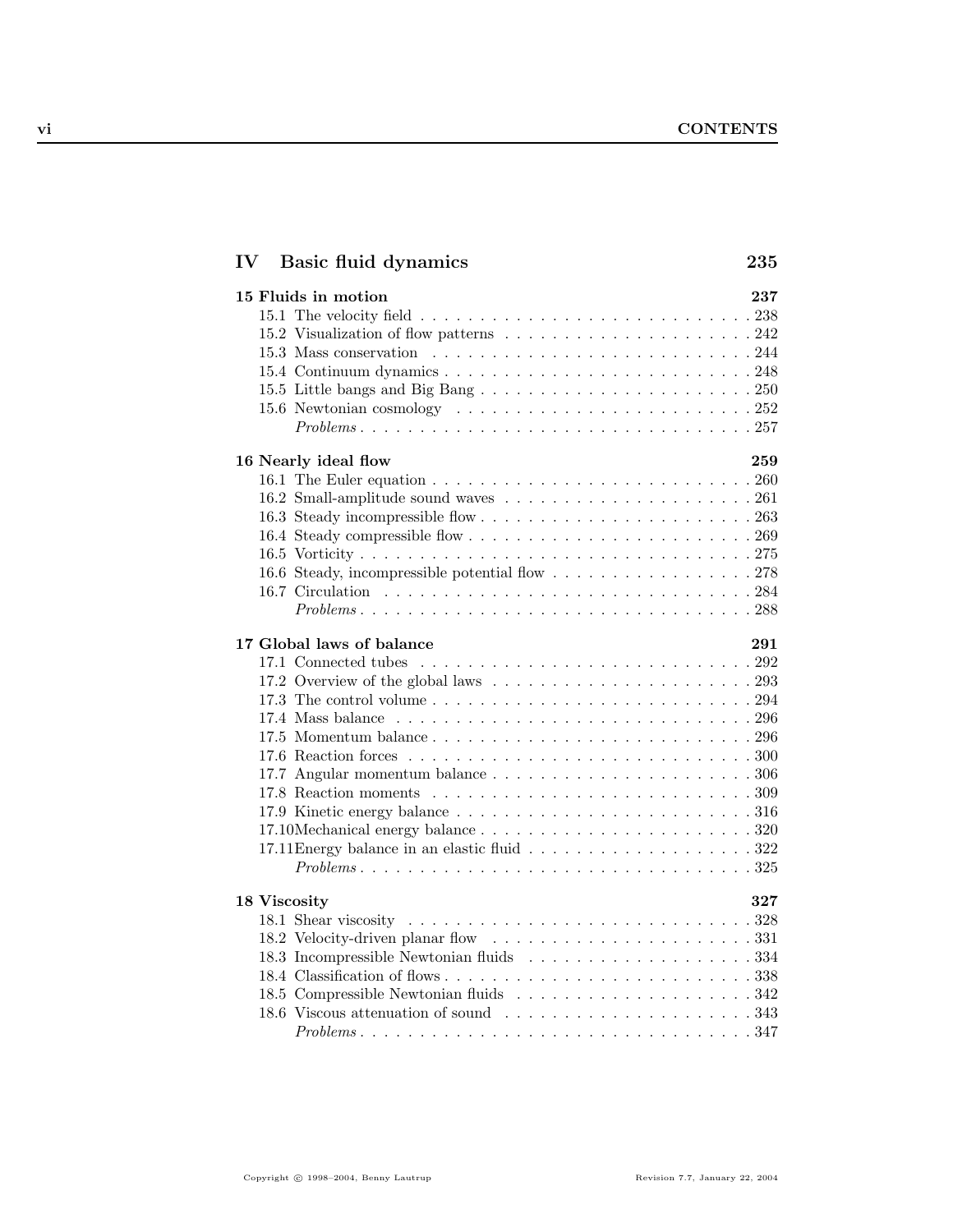| 19 Channels and pipes                                                                                                                               | 349 |
|-----------------------------------------------------------------------------------------------------------------------------------------------------|-----|
|                                                                                                                                                     |     |
| 19.2 Planar geometry $\ldots \ldots \ldots \ldots \ldots \ldots \ldots \ldots \ldots \ldots \ldots 351$                                             |     |
| 19.3 Pressure driven flow between fixed plates 352                                                                                                  |     |
| 19.4 Gravity driven flow with an open surface 354                                                                                                   |     |
|                                                                                                                                                     |     |
|                                                                                                                                                     |     |
| 19.7 Phenomenology of turbulent pipe flow 361                                                                                                       |     |
| 19.8 Down the drain, again $\ldots \ldots \ldots \ldots \ldots \ldots \ldots \ldots \ldots \ldots 365$                                              |     |
|                                                                                                                                                     |     |
| 19.10 Couette flow between rotating cylinders 369                                                                                                   |     |
|                                                                                                                                                     |     |
|                                                                                                                                                     |     |
|                                                                                                                                                     |     |
| 20 Creeping flow                                                                                                                                    | 379 |
|                                                                                                                                                     |     |
|                                                                                                                                                     |     |
|                                                                                                                                                     |     |
|                                                                                                                                                     |     |
|                                                                                                                                                     |     |
|                                                                                                                                                     |     |
|                                                                                                                                                     |     |
| 21 Computational fluid dynamics                                                                                                                     | 393 |
|                                                                                                                                                     |     |
|                                                                                                                                                     |     |
|                                                                                                                                                     |     |
| 21.4 Channel entrance flow $\ldots \ldots \ldots \ldots \ldots \ldots \ldots \ldots \ldots 402$                                                     |     |
|                                                                                                                                                     |     |
|                                                                                                                                                     |     |
| $\mathbf V$<br>Special topics                                                                                                                       | 411 |
|                                                                                                                                                     |     |
| 22 Small-amplitude                                                                                                                                  |     |
| surface waves                                                                                                                                       | 413 |
|                                                                                                                                                     |     |
|                                                                                                                                                     |     |
|                                                                                                                                                     |     |
|                                                                                                                                                     |     |
|                                                                                                                                                     |     |
| 22.6 Attenuation of small-amplitude waves 437                                                                                                       |     |
| 22.7 Statistics of wind-generated ocean waves 439<br>$Problems \ldots \ldots \ldots \ldots \ldots \ldots \ldots \ldots \ldots \ldots \ldots \ldots$ |     |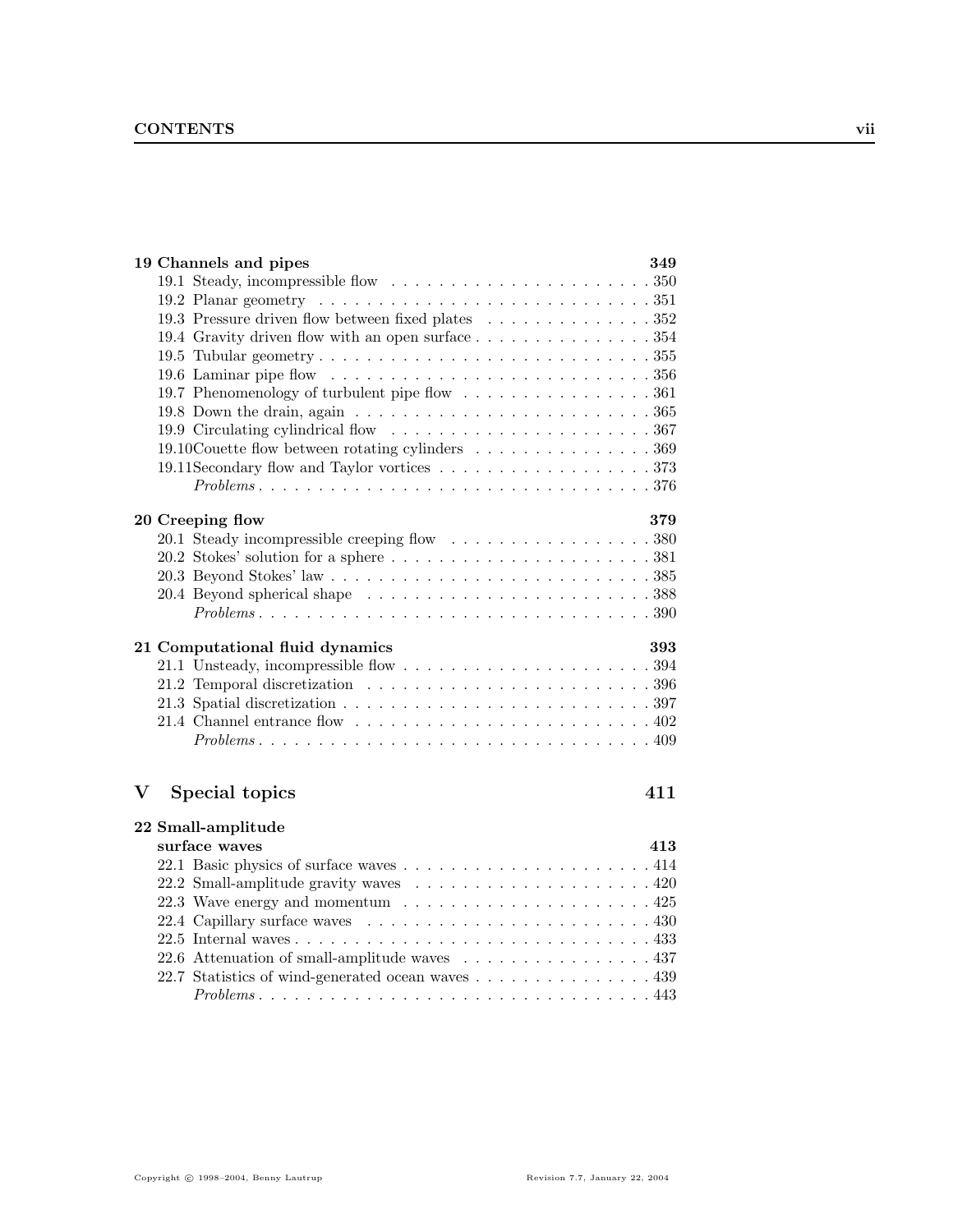| 23 Whirls and vortices                                                                                    | 447 |
|-----------------------------------------------------------------------------------------------------------|-----|
|                                                                                                           |     |
|                                                                                                           |     |
| 23.3 Steady vortex sustained by secondary flow 453                                                        |     |
| 23.4 Advective spin-up of a cylindrical vortex $\dots \dots \dots \dots \dots \dots$ 456                  |     |
|                                                                                                           |     |
|                                                                                                           |     |
| 24 Lubrication                                                                                            | 467 |
|                                                                                                           |     |
|                                                                                                           |     |
|                                                                                                           |     |
|                                                                                                           |     |
|                                                                                                           |     |
| 25 Boundary layers                                                                                        | 483 |
|                                                                                                           |     |
|                                                                                                           |     |
|                                                                                                           |     |
| 25.4 Laminar boundary layer in uniform flow 493                                                           |     |
| 25.5 Turbulent boundary layer in uniform flow 496                                                         |     |
| 25.6 Boundary layers with varying slip-flow 501                                                           |     |
|                                                                                                           |     |
| 25.8 Locating the Goldstein singularity $\ldots \ldots \ldots \ldots \ldots \ldots 506$                   |     |
| $Problems \ldots \ldots \ldots \ldots \ldots \ldots \ldots \ldots \ldots \ldots \ldots \ldots \ldots 513$ |     |
| 26 Rotating fluids                                                                                        | 517 |
|                                                                                                           |     |
| 26.2 Flow in a rotating system $\ldots \ldots \ldots \ldots \ldots \ldots \ldots 521$                     |     |
|                                                                                                           |     |
|                                                                                                           |     |
|                                                                                                           |     |
|                                                                                                           |     |
| $Problems \ldots \ldots \ldots \ldots \ldots \ldots \ldots \ldots \ldots \ldots \ldots \ldots \ldots 535$ |     |
|                                                                                                           |     |
| 27 Subsonic flight                                                                                        | 537 |
|                                                                                                           |     |
|                                                                                                           |     |
| 27.3 Steady flight                                                                                        |     |
|                                                                                                           |     |
|                                                                                                           |     |
| 27.6 Lift, drag, and the trailing wake $\ldots \ldots \ldots \ldots \ldots \ldots \ldots 557$             |     |
| 27.7 Lift in two-dimensional airfoil theory $\dots \dots \dots \dots \dots \dots \dots \dots 563$         |     |
| 27.8 The distant laminar wake $\ldots \ldots \ldots \ldots \ldots \ldots \ldots \ldots 568$               |     |
| $Problems \ldots \ldots \ldots \ldots \ldots \ldots \ldots \ldots \ldots \ldots \ldots \ldots 574$        |     |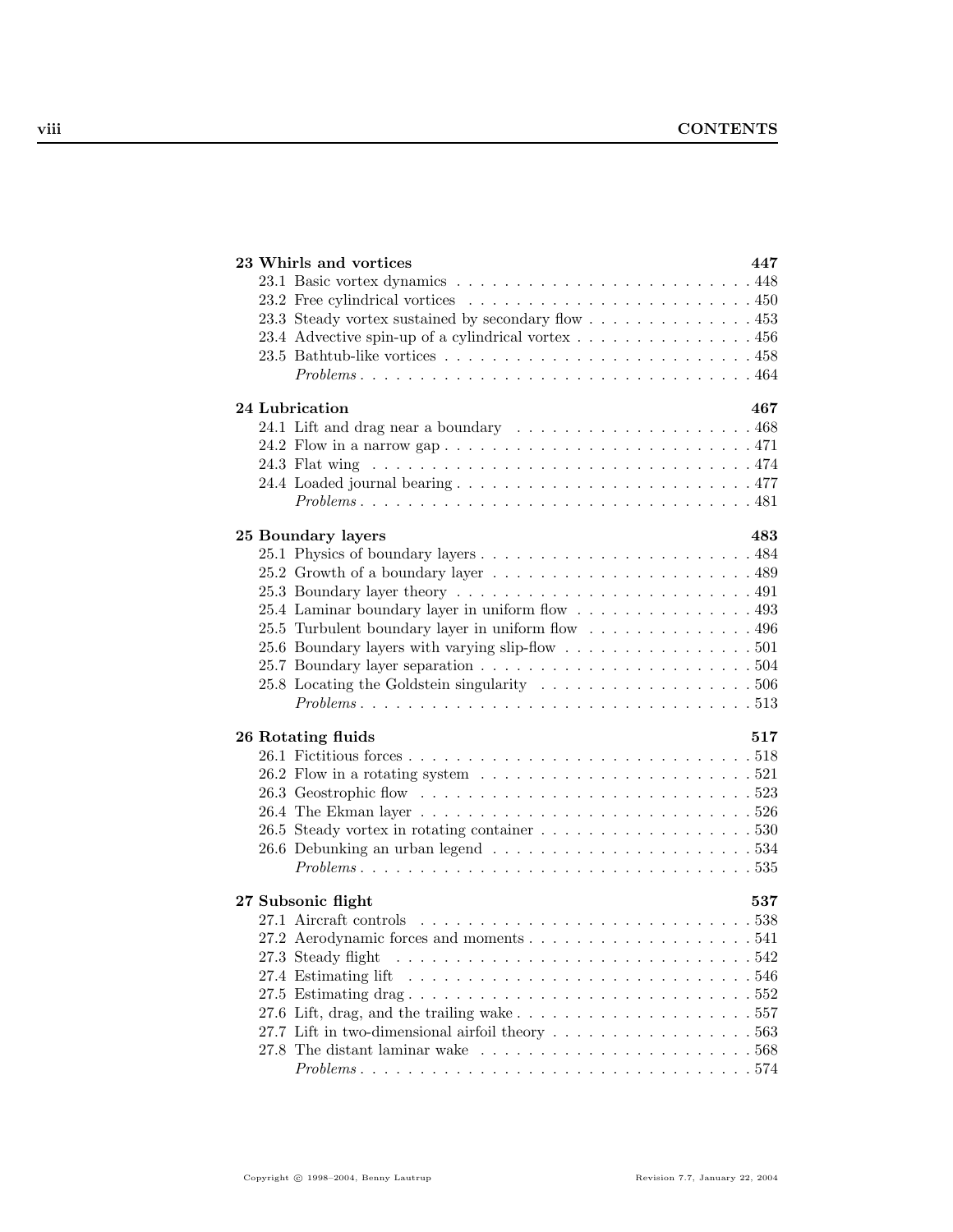|             | 28 Heat                                                                                                  | 577 |
|-------------|----------------------------------------------------------------------------------------------------------|-----|
|             |                                                                                                          |     |
|             | 28.2 Heat equation for isotropic matter at rest 581                                                      |     |
|             |                                                                                                          |     |
|             |                                                                                                          |     |
|             |                                                                                                          |     |
|             |                                                                                                          |     |
|             | 29 Convection                                                                                            | 595 |
|             |                                                                                                          |     |
|             |                                                                                                          |     |
|             | 29.3 Linear stability analysis of convection 605                                                         |     |
|             |                                                                                                          |     |
|             |                                                                                                          |     |
|             | <b>30 Nonlinear waves</b>                                                                                | 619 |
|             |                                                                                                          |     |
|             |                                                                                                          |     |
|             |                                                                                                          |     |
|             |                                                                                                          |     |
|             | 30.5 The shallow-water approximation $\ldots \ldots \ldots \ldots \ldots \ldots \ldots 637$              |     |
|             |                                                                                                          |     |
|             |                                                                                                          |     |
|             |                                                                                                          |     |
|             | 31 Turbulence                                                                                            | 643 |
|             | A Units and constants                                                                                    | 645 |
| B           | Newtonian particle mechanics                                                                             | 647 |
|             | B.1                                                                                                      |     |
|             | Force and momentum $\ldots \ldots \ldots \ldots \ldots \ldots \ldots \ldots \ldots 648$<br>B.2           |     |
|             | B.3<br>Moment of force and angular momentum $\dots \dots \dots \dots \dots \dots$ 650                    |     |
|             | <b>B.4</b>                                                                                               |     |
|             | B.5<br>Internal and external forces $\ldots \ldots \ldots \ldots \ldots \ldots \ldots \ldots \ldots 652$ |     |
|             | B.6                                                                                                      |     |
|             |                                                                                                          |     |
|             |                                                                                                          |     |
| $\mathbf C$ | Curvilinear coordinates                                                                                  | 655 |
|             | C.1                                                                                                      |     |
|             |                                                                                                          |     |
|             | D Thermodynamics of                                                                                      |     |
|             | ideal gases                                                                                              | 661 |
|             | D.1 Internal energy $\ldots \ldots \ldots \ldots \ldots \ldots \ldots \ldots \ldots$<br>.661             |     |
|             |                                                                                                          |     |
|             | D.2                                                                                                      |     |
|             | Heat capacity $\ldots \ldots \ldots \ldots \ldots \ldots \ldots \ldots \ldots \ldots \ldots \ldots 662$  |     |
|             | D.3                                                                                                      |     |